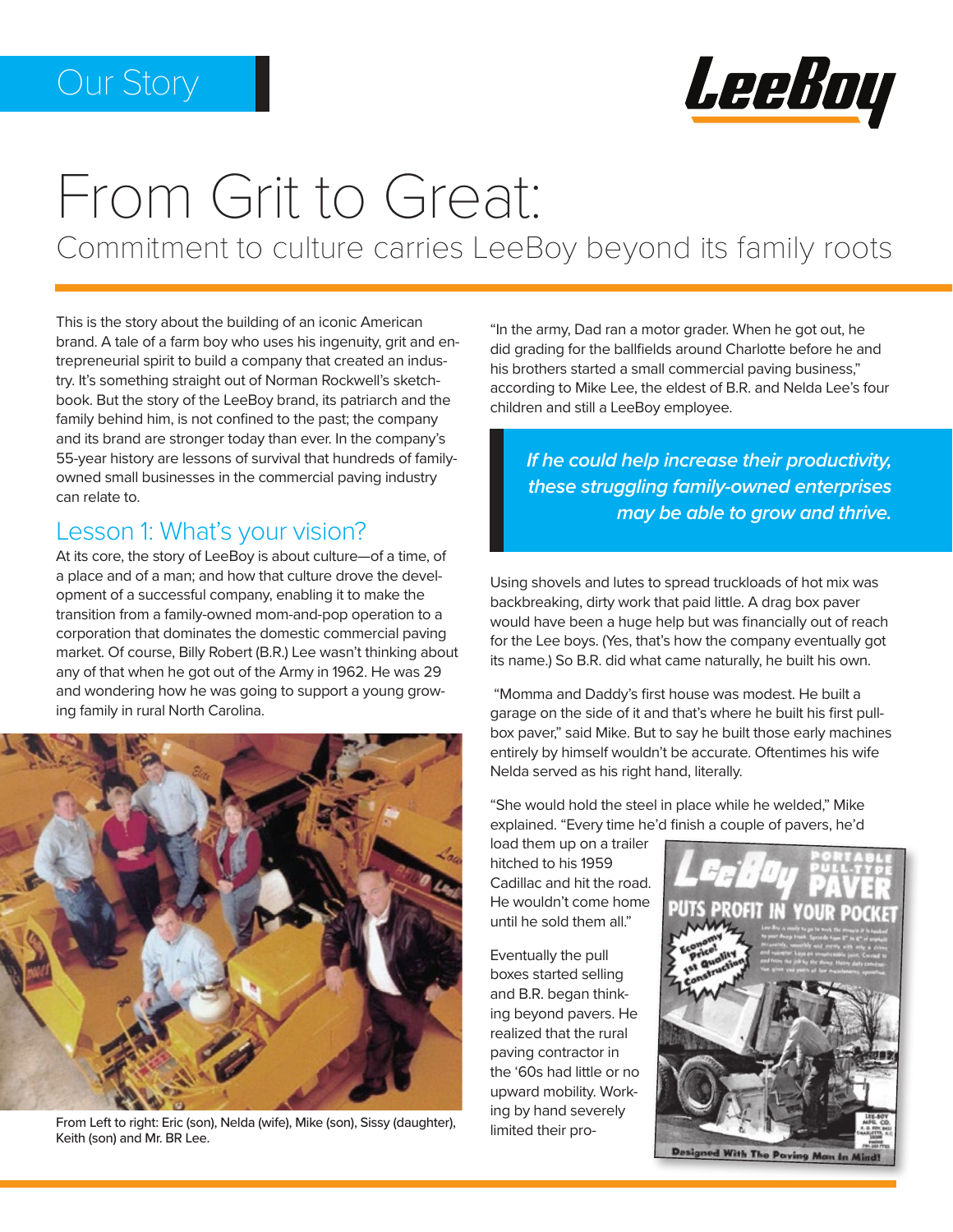# Our Story



ductivity, effectively capping their income. If he could help increase their productivity, these struggling family-owned enterprises may be able to grow and thrive.

In 1970, B.R. announced to his brothers that he was going to manufacture the first self-propelled paver that the average commercial contractor could afford. His brothers tried to dissuade B.R., arguing that the pull boxes he was making were selling, but he held firm.

"If he'd stuck with the pull boxes, we'd all be working for somebody else right now," Mike said with a laugh. B.R. and Nelda scraped together enough money to buy a small shop in Shuffletown, a tiny farming community northwest of Charlotte.

The first self-propelled commercials pavers were basic. Paving widths ranged from eight to twelve feet. They had tilt hoppers, extendable screeds and cut-offs. The operator had a good view over the hopper. Those first machines sold for about \$10,000. It took a while for the business to get going. Meanwhile, attempts were being made to reverse engineer B.R.'s design.

"There was this one guy, a paving contractor, who was good friends with my dad and actually operated one of his pull boxes. When Daddy was working on his first self-propelled design the guy attempted to replicate it. He wasn't interested in making pavers to sell, he just wanted one for himself. Eventually he got it running but couldn't duplicate the screed, so he bought one from Daddy and started paving around town with it," Mike remembers.

The exposure within the local paving community was enough to create interest. Most importantly, their interest reaffirmed what B.R. intuitively knew: an affordably priced, self-propelled commercial paver could be a game-changer for many small paving companies who were struggling.

*According to the US Small Business Administration, only 25% of all new businesses make it to their 5th year with the vast majority of failures occurring in the first 48 months.* 

### Lesson 2: Take care of your people and let them pay it forward

Through the 1960s, LeeBoy was little more than a feel-good story about a successful start-up. Even with a successful first year under their belt, there was no guarantee B.R. and Nelda would make it to the second year.



LeeBoy sons (left to right): Tommy (son-in-law), Keith (son), Mike (son) and Eric (son). All work in LeeBoy Research & Development.

*Family businesses have powerful internal cultures. A 2015 study found that familyowned businesses score significantly higher on elements like worker motivation and leadership.*

What separates those who survive from those who don't? For one thing, survivors are able to build a strong team of individuals who are committed to the founder's vision and can instill it in others who come on board. In BR's case, the management team consisted of his family.

"I started working in the business when I was 12. My job was to paint everything he made. I'd go to school during the day then come home and start painting and work into the night," said Mike. His younger siblings, Eric, Keith and Sissy have similar stories.

The work ethic B.R. and Nelda instilled in their children was passed along to the third generation. Brandon Weese, the oldest of B.R and Nelda's eight grandkids, remembers, "My parents (Tommy and Sissy) were in the shop six days a week. From age 10, so was I." He and cousin, Blake Lee, earned \$3 an hour sweeping the shop. Over time, their responsibilities grew as they learned to weld and work on hydraulics and engines.

Today, LeeBoy's annual employee retention rate is well above the 70-percent national average for the manufacturing and distribution sector. Among the company's 300 employees, the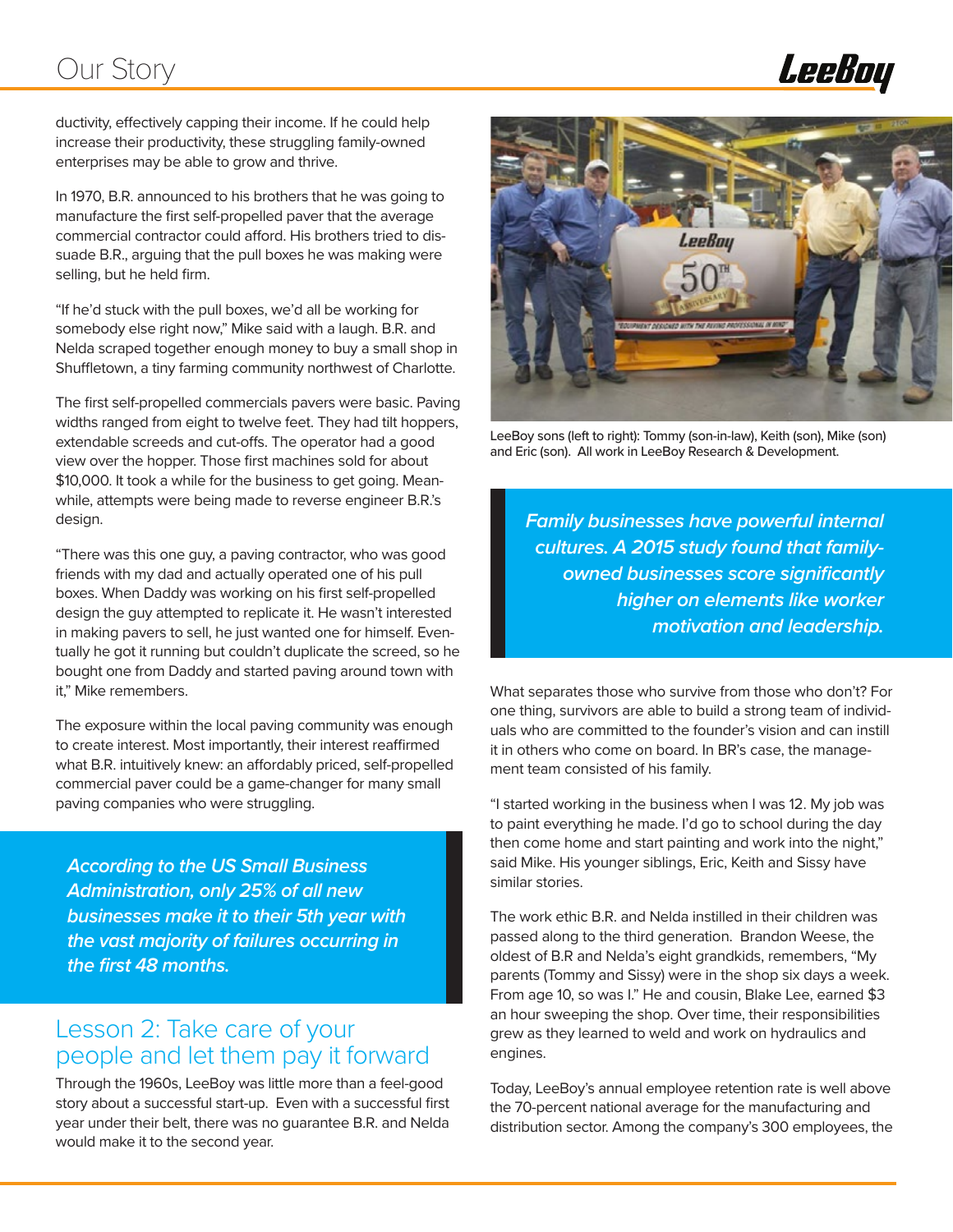



LeeBoy Grandchildren (left to right): Brandon Weese (Production Supervisor), Garrett Weese (Quality Control), Todd Jenkins (Engineering), Shane Lee, Lindsay Lee (Accounting), Tamara Helderman (Human Resources).

average tenure is more than seven years, about 75-percent longer than the sector. Half the employees have been with the company longer than five years. Among that group, the average tenure jumps to 13½ years.

Much of the credit for the high employee retention numbers goes to the culture of empowerment and pay-for-performance instilled early on by B.R. Payment was based on production. The more pavers that went out the door, the more money everybody made. But there was no cutting corners. The company's relationships with its customers were sacred.

#### Lesson 3: Relationships are your most valuable asset

Throughout the first half of the 1970s, the Lee family and a handful of non-family employees, worked to improve and expand the company's product line and grow the Dealer network. In the Charlotte area, the company sold direct to the small commercial paving contractors, which played to its strength. To reach other markets, the growing company established relationships with Dealers, mainly in the Southeast. As business grew, the Dealer network expanded North and then West.

By the mid-70s revenues were over \$1 million and the company had a small but loyal and growing network of Dealers. Thinking he had accomplished his goal—to provide small contractors a path toward upward mobility and secure his family's financial future—B.R. sold the company in 1977 for just

over \$2 million. The new owner, Joe Jim Corp., was a bridge contractor based in Florida. They brought in a team of ex-military officers to run the business and things quickly began to unravel. Within a few months profits and productivity began to fall as product quality and service levels dropped—along with inventory levels.

"Turns out, folks were stealing individual parts and selling them off as unassembled machines. They had more stuff going out the back door than the front door," Mike explained.

More important than the financial damage was the effect on the company's relationships with customers and Dealers. That was more than B.R. could stomach. In 1979, he bought the company back for pennies on the dollar and set to work repairing the damaged relationships and restoring the company's (and his family's) reputation.

Over the next few years, the company succeeded in re-building the trust. More importantly, the value of that trust—built on quality manufacturing, service and integrity—was permanently seared into the corporate culture. "That little episode made us realize that our most valuable assets are the relationships and trust we've built over time," according to Brandon who is now LeeBoy's Production Manager.

*In today's hyper-connected business environment, relationship building is a fundamental skill, central to the success of virtually every aspect of the company. Employees have access to a host of tools to help them cultivate relationships: social media, content marketing, CRM platforms and more. That's a far cry from the 1970s, when the Lee family was creating the relationships that would carry them for the next 40 years.* 

*What are the keys to building ROI-producing relationships? Here are four, courtesy of CIO Magazine:* 

- *1. Be present not just physically, but emotionally and intellectually. Anything less is a sign that the other person is just not that important.*
- *2. Honor your commitments. Break your word once and you could spend months trying to rebuild trust.*
- *3. When you err, apologize quickly, fully and sincerely. Mistakes can sometimes be an opportunity to turn a relationship around.*
- *4. Be authentic with everyone. If you are focused only on securing the 'right' connections, it shows.*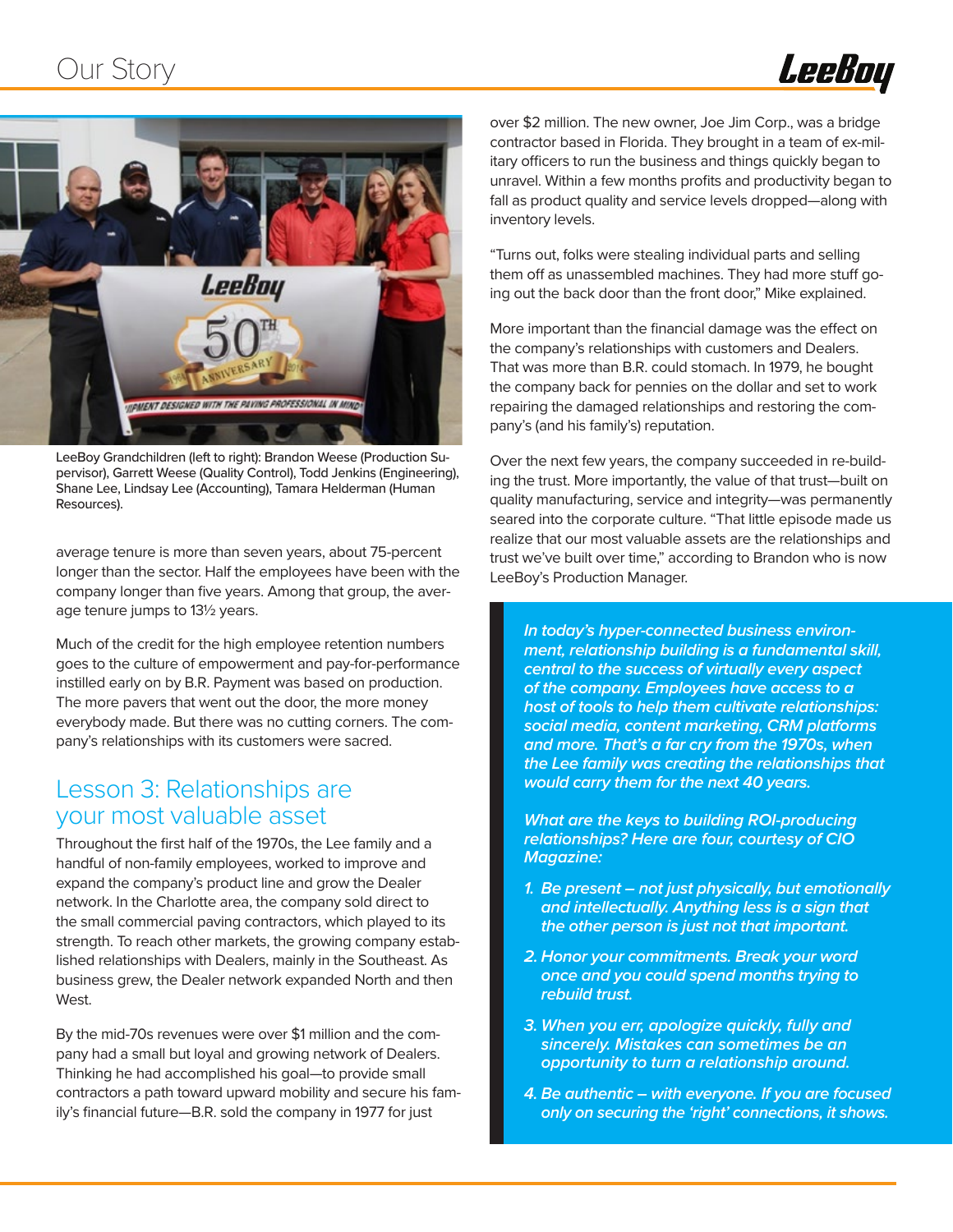# Our Story



Throughout the 1980s, LeeBoy focused on expanding and improving its equipment portfolio. Significant changes included the 1985 introduction of the Series 1000 pavers, which relocated the engine from beneath the hopper to the rear of the machine. In 1988, they added motor graders to the product offering.

By the 1990s, LeeBoy was still very much a family operation. B.R. was at the helm, Nelda ran payroll and the boys, including Sissy's husband, Tommy, all worked in production. It was a lean operation to say the least. As long as they could sketch out mechanical drawings on a sheet of paper—or with chalk on a concrete floor, as Brandon remembers—there was no need for technology.

Employees punched clocks and payroll checks were handwritten and recorded in a ledger book. Today, that mentality seems counter-intuitive as well as counter-productive, but it contributed significantly in cementing the independent can-do attitude that has become a hallmark of the LeeBoy brand.

## Lesson 4: Know your limitations

By 2000, the company was producing about 15 different models of paving and road maintenance equipment and supporting Dealers in all 50 US states and 10 Canadian provinces. The business environment in which it was operating was quickly evolving as well. Across the US industrial sector, technology was radically transforming how companies design, manufacture, sell and support their products.



"The way business was done was totally different from what my parents and grandparents were used to," according to Brandon, the first in the family to attend college. By the time he graduated, B.R., then 67, was thinking it might be time to turn the business over to someone more capable of shepherding it into the new millennium.

He was determined not to make the same mistake twice. When he was approached by Crescent Capital, a holding company from Atlanta, GA., he proceeded with caution. In January 2000, Crescent Capital and its co-investors acquired B.R. Lee.

After the company sold, B.R. stayed on as a consultant talking with customers. "He really missed that," Mike said.

B.R. passed away in 2003 at the age of 69. "The day he died, he was tinkering around with the design of an electric pedal car for retirement communities," recalls Brandon. "He never stopped working."

In June 2006, VT Systems (Alexandria, VA.) via its parent company ST Engineering, purchased B.R. Lee Ind. from Crescent Capital. The move gave LeeBoy access to significantly more resources, access to cutting edge technologies, and the necessary capital and business management experience to continue the company's growth. One of the first investments VT Systems made in LeeBoy was to slowly introduce technology to facilitate processes such as product design, inventory management and back office functions.

Today, LeeBoy employs over 300 people. It is one of the top performing companies within the VT Systems family, which includes companies in the aerospace, land, electronics and marine industries.

#### Lesson 5: Refer back to Lesson 1

The strength of the company's culture is proven by the fact it has transcended the founding family which, in many ways, is the litmus test for determining the long-term survivability of any small family-owned enterprise. Just a third of family-owned businesses pass control to the second generation and only 12 percent will see the third generation involved. Of the eight grandchildren, four are still with the company.

While LeeBoy is no longer a family-owned business, it does feel like one, and that, according to Christopher Barnard, LeeBoy's Chief Executive Officer, is one of the hidden secrets to the company's long-term success and something that VT Systems found so attractive. "I believe that from the beginning, ST Engineering through VT Systems recognized that the company and culture the Lee family had built was working really well," he said. "The challenge was how to modernize the business systems and operational processes without compromising the culture," he added.